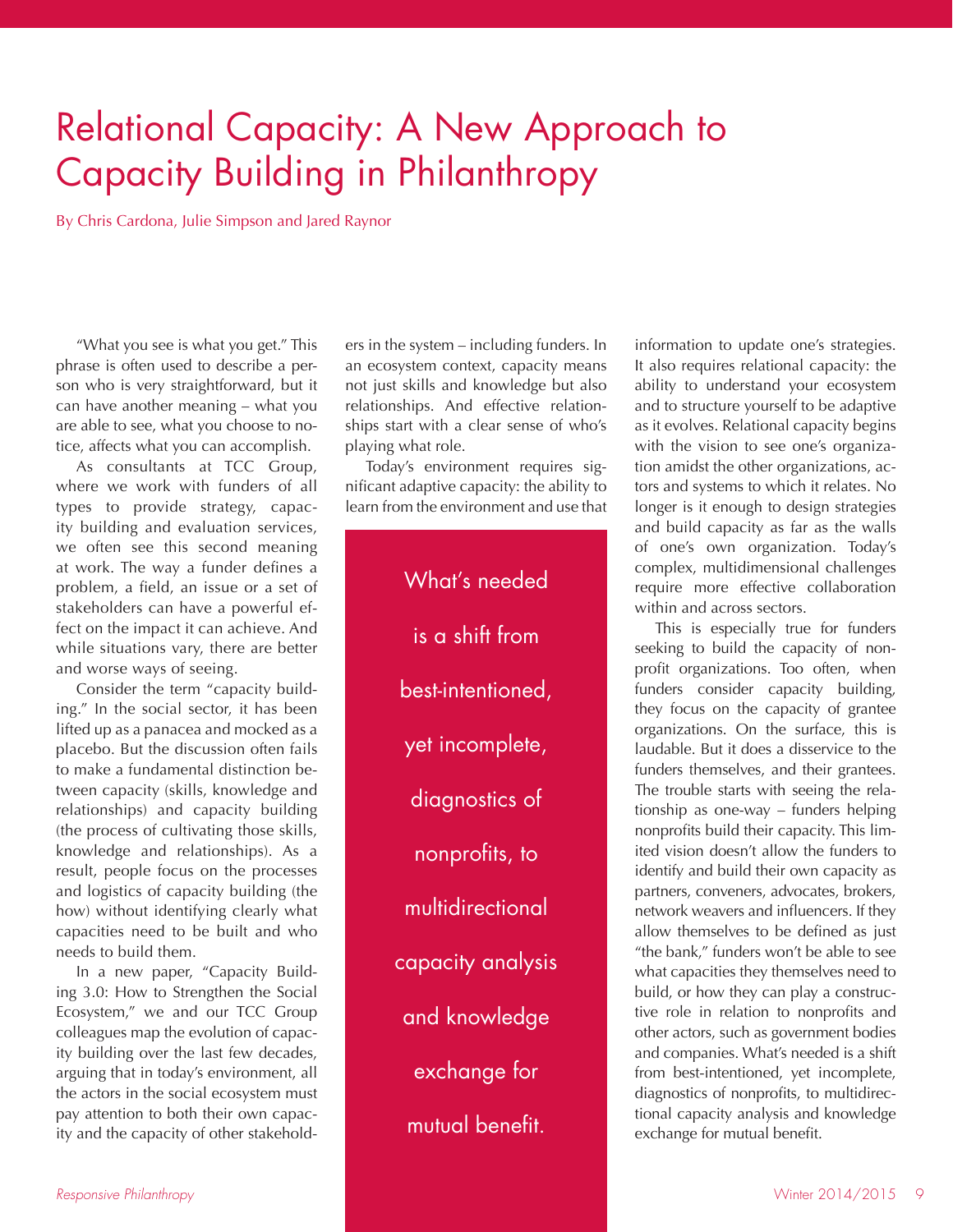## New and Renewing Members

Alliance for Justice

Barr Foundation

Blue Shield of California Foundation

Edward W. Hazen Foundation

Foundation for Child Development

Forsyth County Public Library

Fund Good Jobs

George Gund Foundation

Hill-Snowdon Foundation

Hunt Alternatives Fund

Incourage Community Foundation

Keith and Judy Swayne Family Foundation

Mary Reynolds Babcock Foundation

Max M. and Marjorie S. Fisher Foundation

Neighborhood Funders Group

Nellie Mae Education Foundation

New Mexico Environmental Law Center

William Caspar Graustein Memorial Fund

Metropolitan Economic Development Association (MEDA)

Meyer Foundation

Public Welfare Foundation

Roadmap Consulting

San Francisco Foundation

Silicon Valley Community Foundation

Z. Smith Reynolds Foundation



*Capacity Building 3.0: Key Stakeholders. Image courtesy of TCC Group.*

So what can funders do to help facilitate this shift? Several things come to mind:

• **Cultivate the ability and will to examine funder capacity.** Funders should turn the capacity-building table on themselves and thoughtfully assess the types of capacity they need to be successful – not just program strategy, but what it takes to get there and execute that strategy. Input from other ecosystem actors can provide valuable insights as to where improvements can be made. Philanthropic peers, regional associations of grantmakers (RAGs) and/or alliances such as Grantmakers for Effective Organi-

zations (GEO), NCRP and Council on Foundations (COF) can often provide valuable insight into the types of capacity funders might need to enhance their impact. Perhaps even more importantly, grantees and other nonprofits can provide unique and valuable insights about the types of behaviors, skills and practices that funders can adopt (or should avoid) to advance the work of the broader system.

• **Understand the strategic fit of funders within their environment.**  Chief among the capacities that funders should examine is their ability to understand their own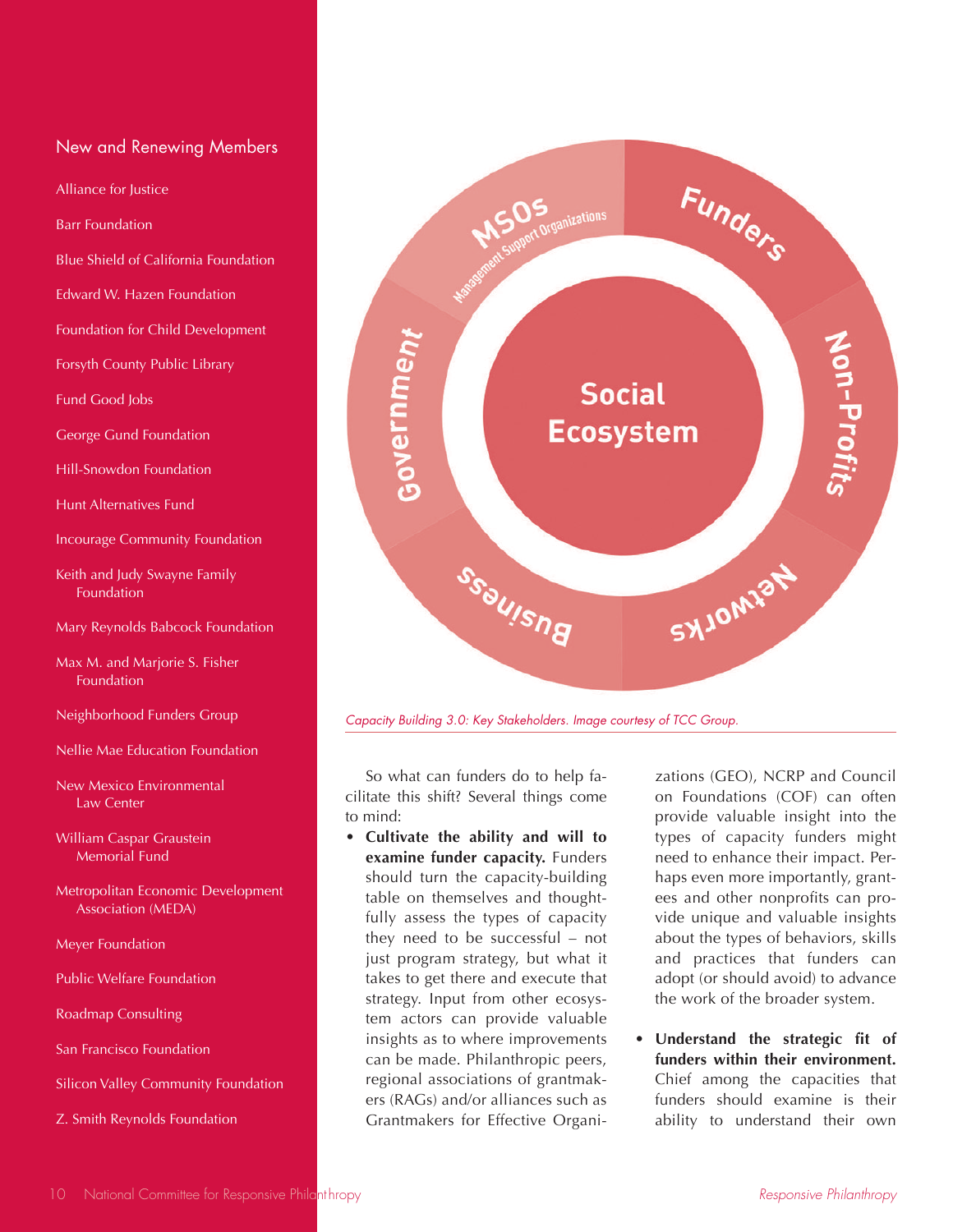environment and intent within it. Effective capacity building begins with a clear understanding that all are operating within an ecosystem, and that the benefit of capacity building must be experienced on all sides. Funders need to appreciate their own role in the larger ecosystem. They need to be clear about their purpose, intent and success metrics, and where those overlap or don't with those of other ecosystem actors. Similarly, funders need to be clear about their position of power and role in influencing conversations about strategy and impact. This includes examining the sometimes mystical due diligence process, and working with their own board members to help them understand and accept interdependence with grantees.

• **Commit to strategic sharing of information to build ecosystem capacity.** One result of almost any capacity-building effort is greater knowledge, revealing capacity strengths and needs or clarifying the relationships among actors. Too often, this knowledge is not recognized, captured or shared among the various actors that are intertwined by virtue of their intersecting goals. Funders should hold themselves responsible for sharing this knowledge with all the actors in the ecosystem. For example, funders are uniquely positioned to learn from multiple interventions: What have we learned about the capacities necessary to fund and advocate effectively for juvenile justice, led by those directly affected, while building the capacity of movement leaders? What have we learned about the capacities needed to help facilitate multiracial coalitions for climate justice?

What our six recommendations have in common is that they are grounded in a different vision of the relationship between funders and nonprofits, one that is more collaborative, mutual and iterative.

• **Deliberately give nonprofits the space to assess their capacity needs.**  The funder first needs to provide an opportunity for grantees to learn more about for what they really need capacity. "Capacity for what?" is question number one. For sustainability? For better program delivery?

For increased community responsiveness? For greater adaptability? To weather a leadership transition? To build social capital? The list goes on. While it is ultimately the nonprofit's job to explore these questions, it is also the funders' job to see the need for such questions and help ecosystem actors to address them.

- **Commit the resources to institutionalize capacity, not just build skills.** In addition to investing in the nonprofit sector's ability to figure out "capacity for what," funders should hold themselves accountable for providing resources within the expectations they clearly establish. This means understanding that institutional capacity development takes time and requires more substantial shifts in organizations than just adding technical skills. For example, "sustainability" requires more than fundraising prowess – it requires reputation, leadership, vision, effective resource management, etc. In cases where different ecosystem actors play distinct roles, it can take time to figure out how to integrate strategies, build relationships of trust and share diverse resources.
- **Be a committed partner in bridging impact and capacity conversations.** The key characteristic here is relationships that are built around iterative learning. No one owns the answers going in, and through a back and forth, sometimes mediated by a consultant, sometimes directly, the ecosystem actors arrive at a common understanding of what capacities are most important to build. There is really no way to know upfront what nonprofits need in relation to other stakeholders, and how to have increased impact, without engaging more relationally